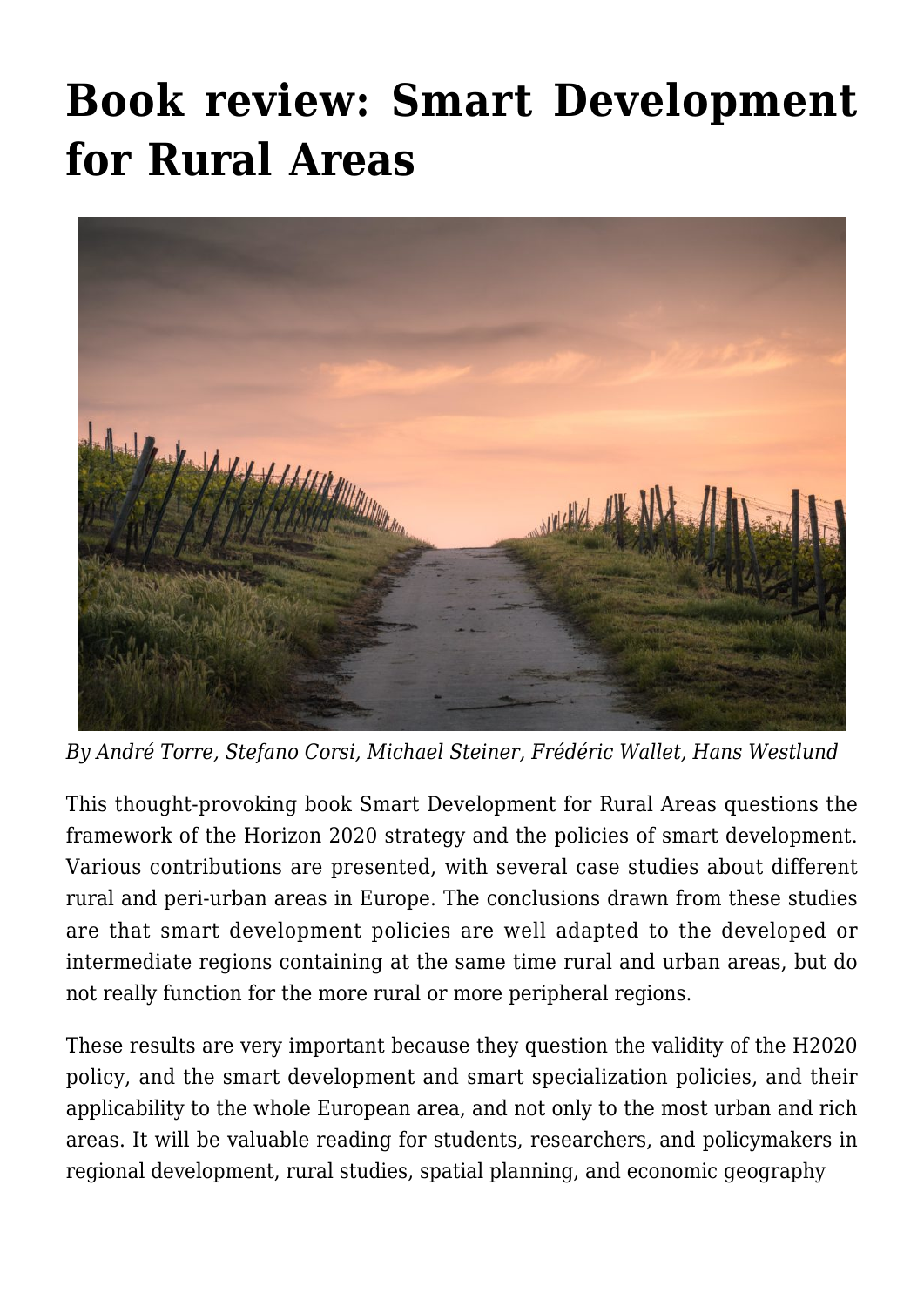#### **Main questions**

The purpose of the contributions of the book is to provide clear answers to two major questions:

a) Is there a possible smart development policy for European rural areas?

b) Which type of smart development solution (agriculture, business/industry, periurbanization, tourism/leisure …) should be selected in view of regional specificities?

The book also aims to provide recommendations regarding new policies and stakeholders-relevant knowledge on conditions for and factors behind rural development, which can be useful for improving rural and peri-urban development policy at local/regional, national, and European levels.

Based on detailed analytical studies, empirical and econometric methods, as well as various European case studies, the book identifies issues of smart specialization and forms of development of rural and peri-urban areas, and their relationships with urban dynamics, given the diversity of local configurations. It also examines the contribution of public policy and governance patterns as a consistent and innovative means of intervention to support the smart development of rural areas. The chapters aim to identify the main conditions for a Smart Rural Europe and to shed light on the possible role of rural areas in the regional dynamics of Europe, in view of the orientations defined by the Horizon 2020 strategy, the smart development policies launched by EU and of the profound changes that are taking place in rural areas.

#### **Conclusions**

## *Smart development is not well suited for the more rural or more peripheral regions*

The question of the validity of rural smart development or smart growth policies is relevant, because, unlike other European economic policies, those policies take explicitly into account the differences between the various European territories and are supposed to be tailored to the specificities of each type of region in Europe. However, these policies are based on principles — embeddedness, relatedness, connectedness, entrepreneurship, critical mass — which might be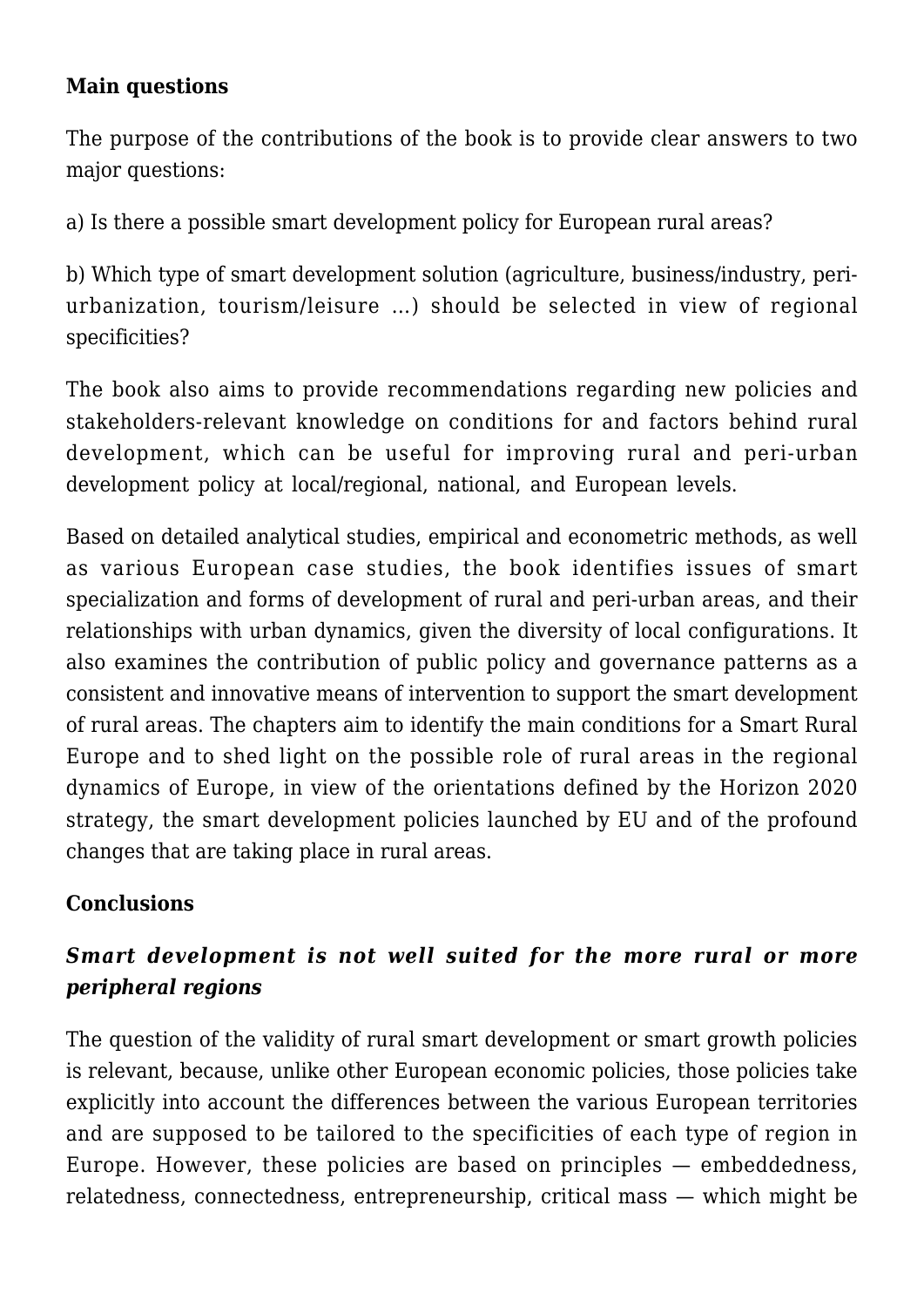very difficult to apply in rural regions. Indeed, the latter are often known to suffer from several limitations related, precisely, to the underdeveloped entrepreneurial network. The resulting absence of a critical mass effect seriously hinders possibilities of connectedness and prevents the emergence of mechanisms of embeddedness and related variety on a large scale. These insufficiencies condemn those areas to slow or even deficient development.

More precisely, the study conducted over several years on the various dimensions of development, in a wide range of territories in Europe, shows that the Smart development strategies are suited to well-developed or intermediate regions combining both urban and rural areas, provided they have a sufficiently large population base. But they only offer very limited possibilities for peripheral/remote regions, because of the lack of scale, which results in the following problems:

- low density (lack of strong relations)
- lack of diversification (technological relatedness only applies to a highly diversified industrial structure)
- lack of intermediate organizations and innovation brokers

However, it is necessary to consider the great diversity of rural areas, which produces a very different relationship to smart development principles and policies. For simplicity's sake, let us state that:

- Rural areas close to cities are good candidates for smart development policies as defined by the EU: this group includes areas that are more or less integrated into cities, and intermediate regions combining urban and rural areas
- The more peripheral rural regions have characteristics that limit their potential to gain from smart development policies. Those characteristics include: a lack of embeddedness, relatedness, connectedness, entrepreneurship, critical mass
- However, some of them might have the potential to achieve smart specialization through exploiting local amenities and other resources (like tourism, natural resources, or service economy for elderly people)

Moreover, regarding smart development principles in rural or peri-urban areas, two additional dimensions (land uses and agriculture) must be considered.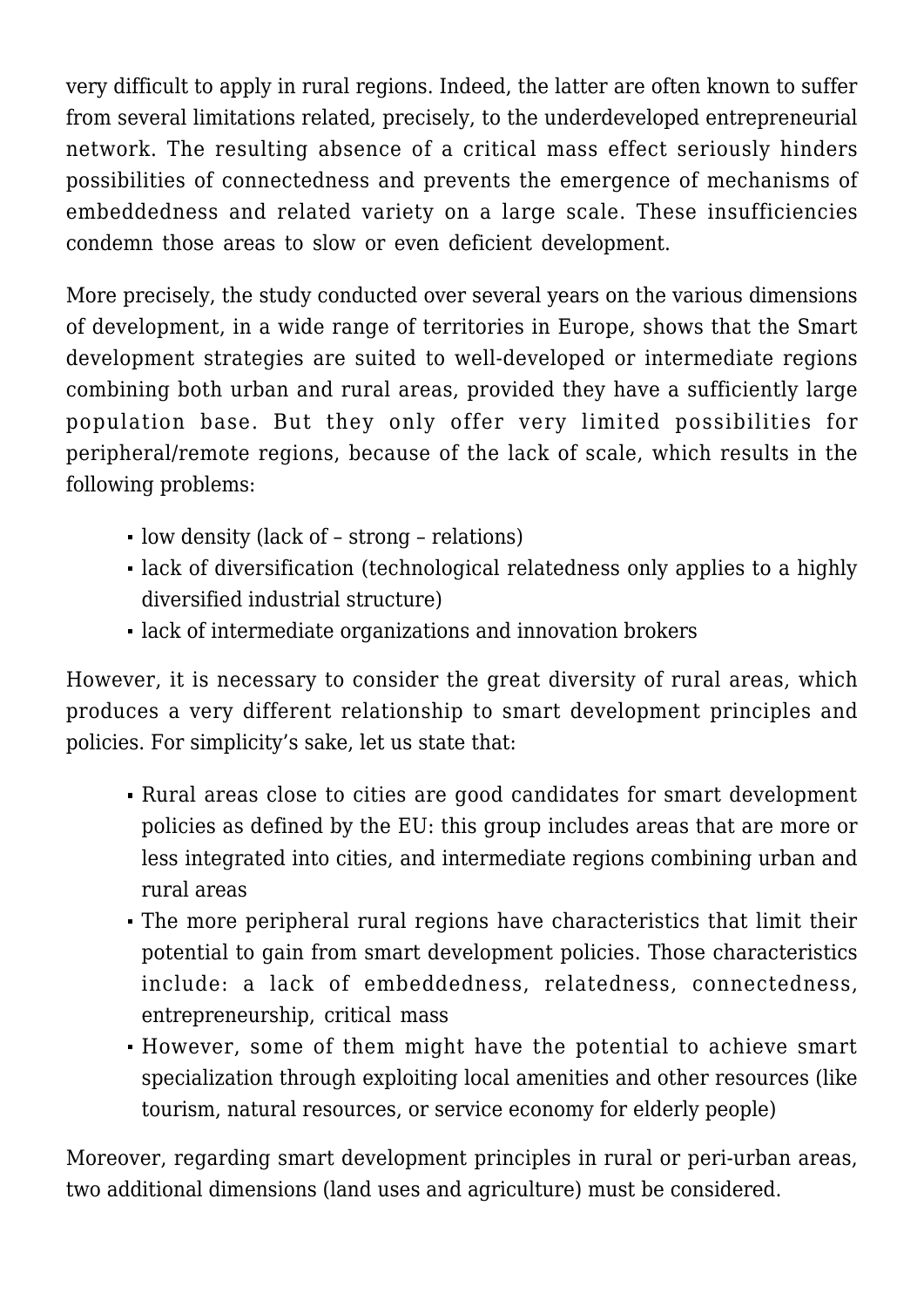The first dimension is related to land uses and their evolution, which plays a crucial role in the development capacities and development policies of the European rural regions, because they determine the implementation of new activities or the replacement of existing activities with new ones. For example, competing for land uses in a context of land scarcity can lead to the emergence of conflicts and obstacles to governance processes. On the other hand, excessive specialization of land uses can lead to a high degree of vulnerability in a situation of economic crisis or climate shock for example.

The second dimension is related to the possibility of implementing a process, given the key role played by farming activities in rural land use on the one hand, and in supplying food for European populations. The limitations of the conventional agricultural model require that alternative solutions and resilient production systems be developed. The prospects offered by new technologies and digital technology certainly open interesting possibilities for adaptation but cannot be the only answer to the challenges posed by the agro-ecological transition.

In short, rural and peripheral regions vary in their potential for smart development, because they differ in their access to and capacity to utilize resources and social infrastructures:

- access to different types of amenities (tourism, leisure)
- value creation and innovations based on local resources
- the ability to mobilize financial internal and external resources
- access to land suitable for economic development

### **Recommendations**

The development policies of rural areas must be adapted to their characteristics, the structure of their economies (agriculture, small firms), as well as in their diversity (distant regions, intermediate regions, rural areas near the urban areas). It appears interesting to exploit natural and cultural amenities, develop the multifunctional character of the agriculture, promote territorial innovation under all its forms, favour the synergies between the various uses of land and space, and develop the knowledge of the ecological, socio-economic processes, as well as on the mechanisms of territorial governance.

Based on the considerations and empirical evidence produced in the project, five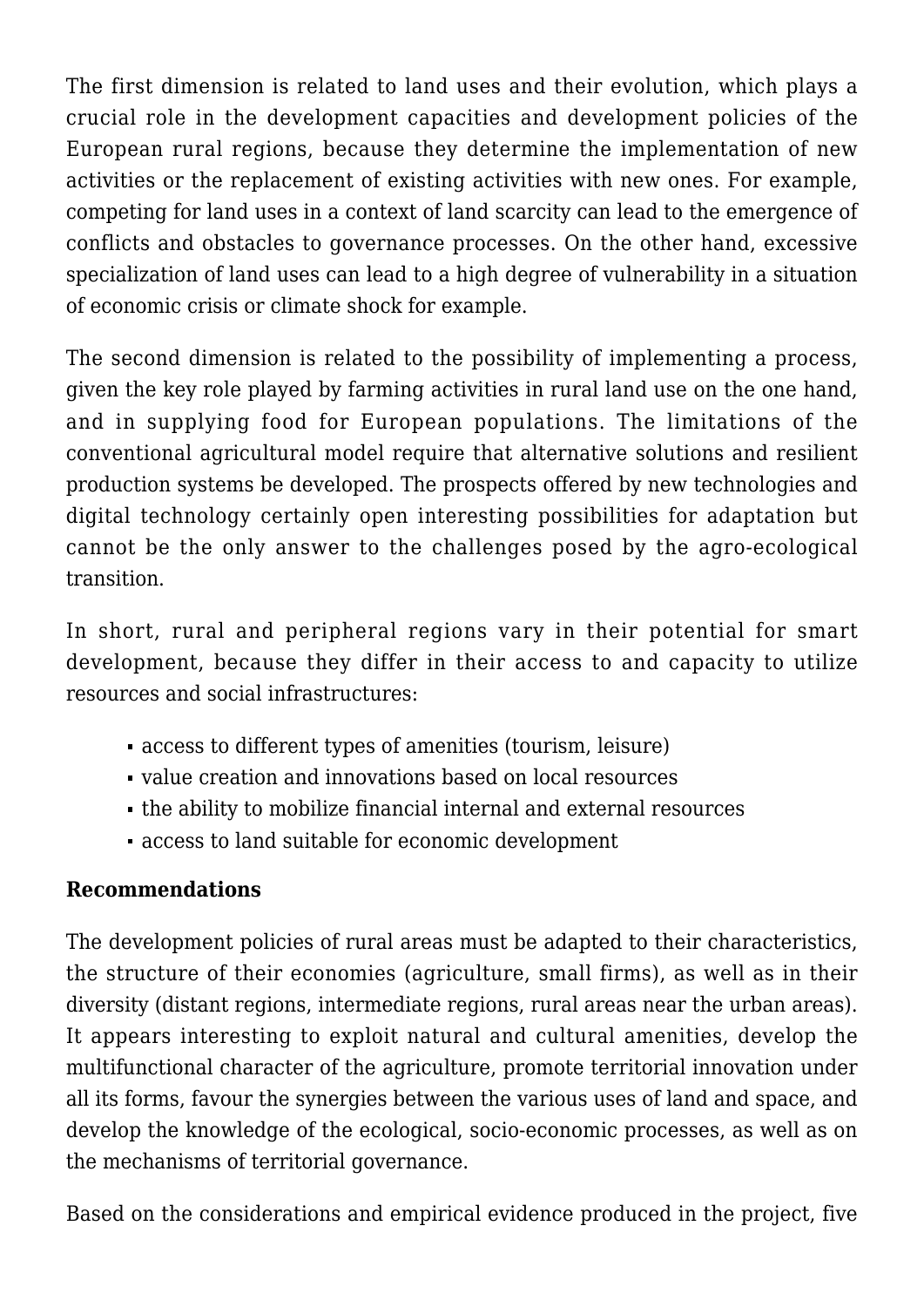key factors must be considered to build an efficient smart development strategy.

## *a) Support variety and diversity*

Rural areas not only change their image but also their economic base – they are more than agricultural areas. Their development does not just rest on single (traditional) key target sectors. The case studies show that rural areas are quite diverse and heterogeneous. Yet it is not diversity per se that creates growth, but diversity in related business sectors with a common knowledge base. Related variety plays an even bigger role in innovation and growth in rural areas than in larger urban centers, where the diffusion of knowledge is facilitated by the presence of many related sectors.

Diversity in related business sectors can take several forms. It is linked to the identification of the core sector of a region, which paves the way for a process of smart specialization in the region. As a first step, regional stakeholders (politicians, development agencies, business owners, unions, and interested public) should strive to identify and understand the competitive advantage of their region.

### *b) "Borrow size"*

The standard smart approach normally focuses on the expansion of knowledge within a region. Yet rural and peri-urban areas often lack the regional R&D centers or educational facilities needed to intensify research and development, through which they can technically enhance their products or services.

Local entrepreneurs in rural areas can be encouraged to "borrow size" – and with it, knowledge — in several ways, among which the most standard is direct subsidies or tax incentives for R&D. But at a more regional level, another means through which businesses can "borrow size" is temporary geographical proximity. The latter can be achieved through short visits and through the organization of or participation in congresses or conferences on topics related to the core activities of the region concerned, and relevant to regional businesses. Besides presenting the latest research results, such events can serve as starting points for cooperation and network building.

### *c) Implement education measures*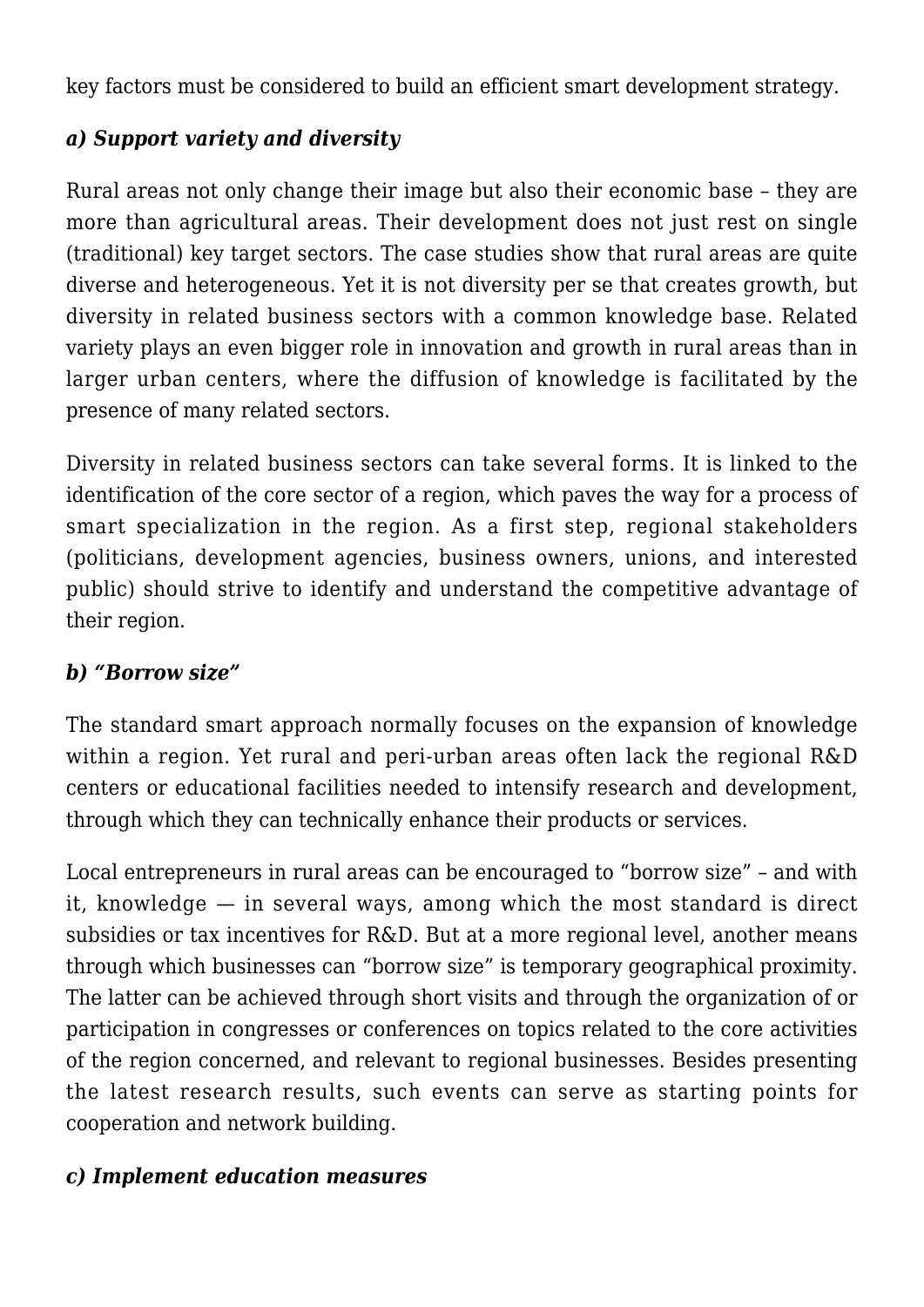In addition to encouraging regional entrepreneurs to cooperate with external R&D centers, education measures must also be implemented in regions. Once the competitive advantages of a rural region have been identified, the adoption of measures to support education could help regional firms to secure their position in the global economy, by giving them easier access to a well-trained and educated workforce. These complimentary educational instruments can also contribute to related variety. It is a specialized form of support for knowledge creation and exchange between firms forming the core of a region's strength.

# *d) Making use of amenities*

Amenities – as place-specific assets and services that make a given location attractive to individuals and firms – deserve attention in the context of policies intended to promote smart development in rural areas. They can range from natural amenities (land and water resources, mountains, and lakes) to build amenities (thanks to which natural resources can be utilized for summer and winter-based recreational activities) to social and cultural amenities (special sites and buildings, local culture and tradition including food, crafts, festivals, and lifestyles).

### *e) Improving the multidimensionality of infrastructures*

The main characteristics of rural areas are the geographical distance separating individuals and villages from one another, on the one hand, and their lower density on the other. The common solutions for compensating for this distance – besides the ones already mentioned concerning smart development – are better transport facilities and improved ICT infrastructures, such as high-speed internet. It reduces the importance of distance – supply and demand are no longer spatially linked to each other. It has also enhanced the possibility to work from home.

Consequently, long-term strategies for smart development in rural areas must aim at helping the latter to reinforce their core by promoting the development of various economic and social activities and cultural services. Instead of encouraging uncontrolled development, what must be promoted is rural growth through the reinforcement of the core activities and assets of those areas. Thus, a challenge for spatial planning resides in developing rules and incentives to promote a concentration of economic and social activities and facilities in these rural centers, which are vital for rural development.